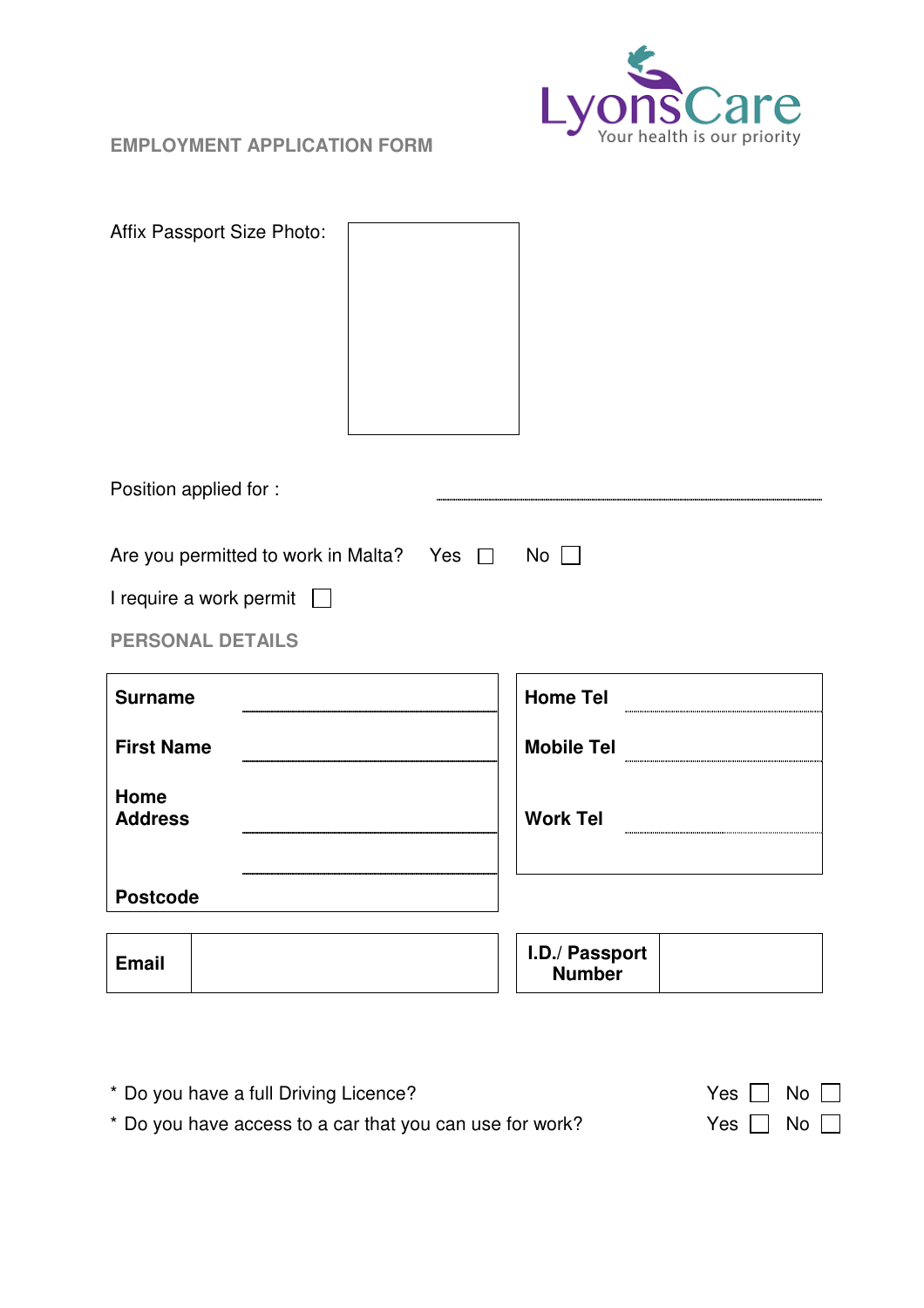**References:** 

**Please provide us with two references, one of whom should be your present or most recent employer** 

| <b>Name</b>                                            | <b>Name</b>                                            |
|--------------------------------------------------------|--------------------------------------------------------|
| <b>Job Title</b>                                       | <b>Job Title</b>                                       |
| Organisation                                           | Organisation                                           |
| <b>Address</b>                                         | <b>Address</b>                                         |
| <b>Tel Number</b>                                      | <b>Tel Number</b>                                      |
| Dates from / to                                        | Dates from / to                                        |
| Capacity in which they know you (e.g.<br>Line Manager) | Capacity in which they know you (e.g.<br>Line Manager) |
| May we contact this reference prior to<br>interview?   | May we contact this reference prior to<br>interview?   |

## **EDUCATION/QUALIFICATIONS/TRAINING**

Please give information about qualifications gained relating to the role you are applying for – please continue on a separate sheet where necessary:

| <b>EDUCATION / QUALIFICATIONS</b> |             |       |  |  |
|-----------------------------------|-------------|-------|--|--|
| <b>Qualifications</b>             | <b>Date</b> | Grade |  |  |
|                                   |             |       |  |  |
|                                   |             |       |  |  |
|                                   |             |       |  |  |
|                                   |             |       |  |  |
|                                   |             |       |  |  |
|                                   |             |       |  |  |
|                                   |             |       |  |  |
|                                   |             |       |  |  |
|                                   |             |       |  |  |
|                                   |             |       |  |  |
|                                   |             |       |  |  |
|                                   |             |       |  |  |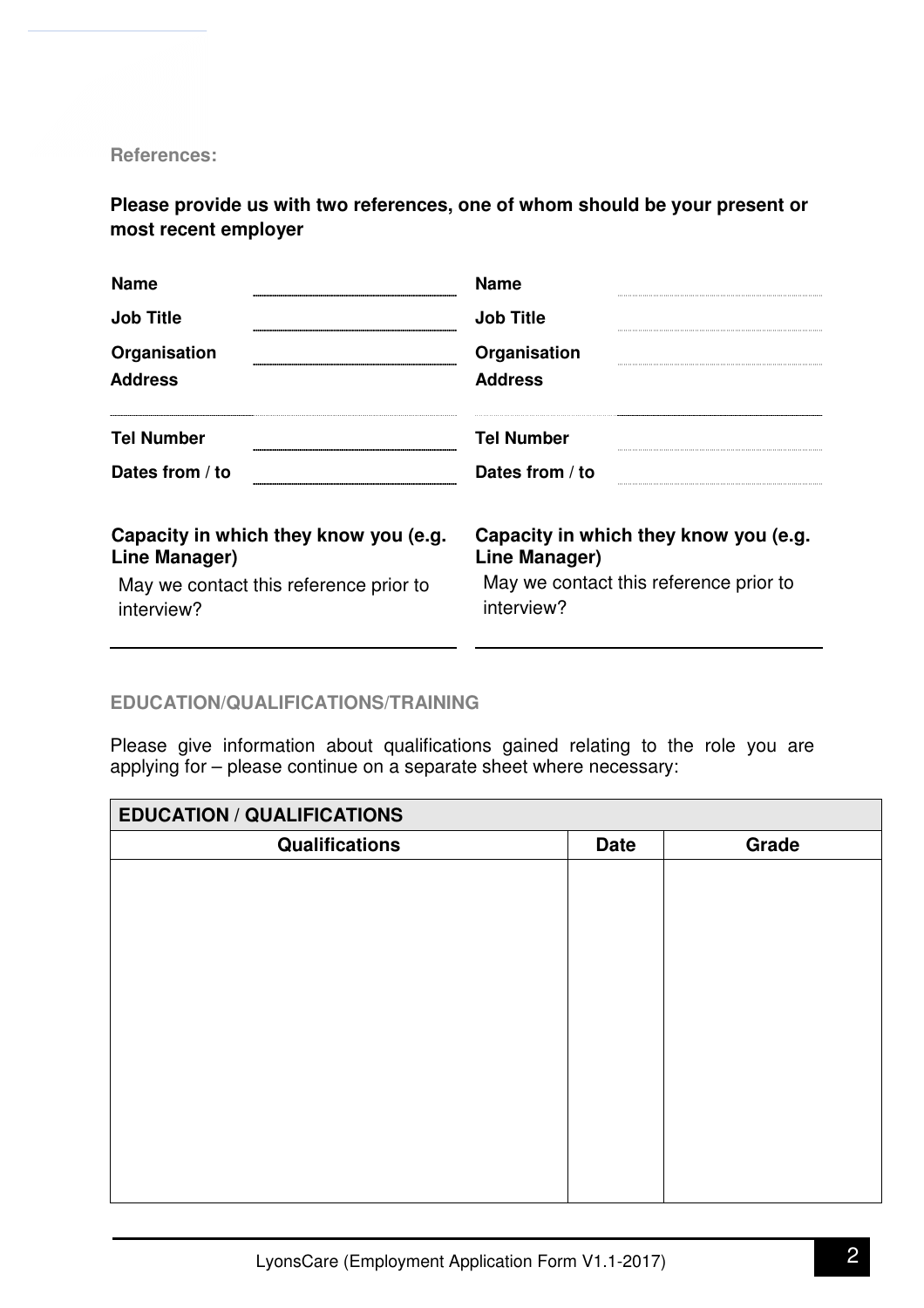### **TRAINING (If you have undertaken any relevant training to this post please give details)**

| $\mathbf{z}$          |             |                          |
|-----------------------|-------------|--------------------------|
| <b>Course details</b> | <b>Date</b> | <b>Training provider</b> |
|                       |             |                          |
|                       |             |                          |
|                       |             |                          |
|                       |             |                          |
|                       |             |                          |
|                       |             |                          |
|                       |             |                          |
|                       |             |                          |
|                       |             |                          |
|                       |             |                          |
|                       |             |                          |
|                       |             |                          |
|                       |             |                          |

# **EMPLOYMENT BACKGROUND (please continue on a separate sheet if necessary)**

| <b>CURRENT / MOST RECENT JOB</b>    |  |                           |                |  |              |
|-------------------------------------|--|---------------------------|----------------|--|--------------|
| Employer's<br>name                  |  | <b>Salary</b>             |                |  |              |
| <b>Job Title</b>                    |  | <b>Notice</b><br>required |                |  |              |
| <b>Reason for</b><br>leaving        |  |                           |                |  |              |
| <b>Brief Description of Duties:</b> |  |                           |                |  | <b>Dates</b> |
|                                     |  |                           | (month & year) |  |              |
|                                     |  |                           | <b>From</b>    |  | To           |
|                                     |  |                           |                |  |              |
|                                     |  |                           |                |  |              |
|                                     |  |                           |                |  |              |
|                                     |  |                           |                |  |              |
|                                     |  |                           |                |  |              |
|                                     |  |                           |                |  |              |
|                                     |  |                           |                |  |              |
|                                     |  |                           |                |  |              |
|                                     |  |                           |                |  |              |
|                                     |  |                           |                |  |              |
|                                     |  |                           |                |  |              |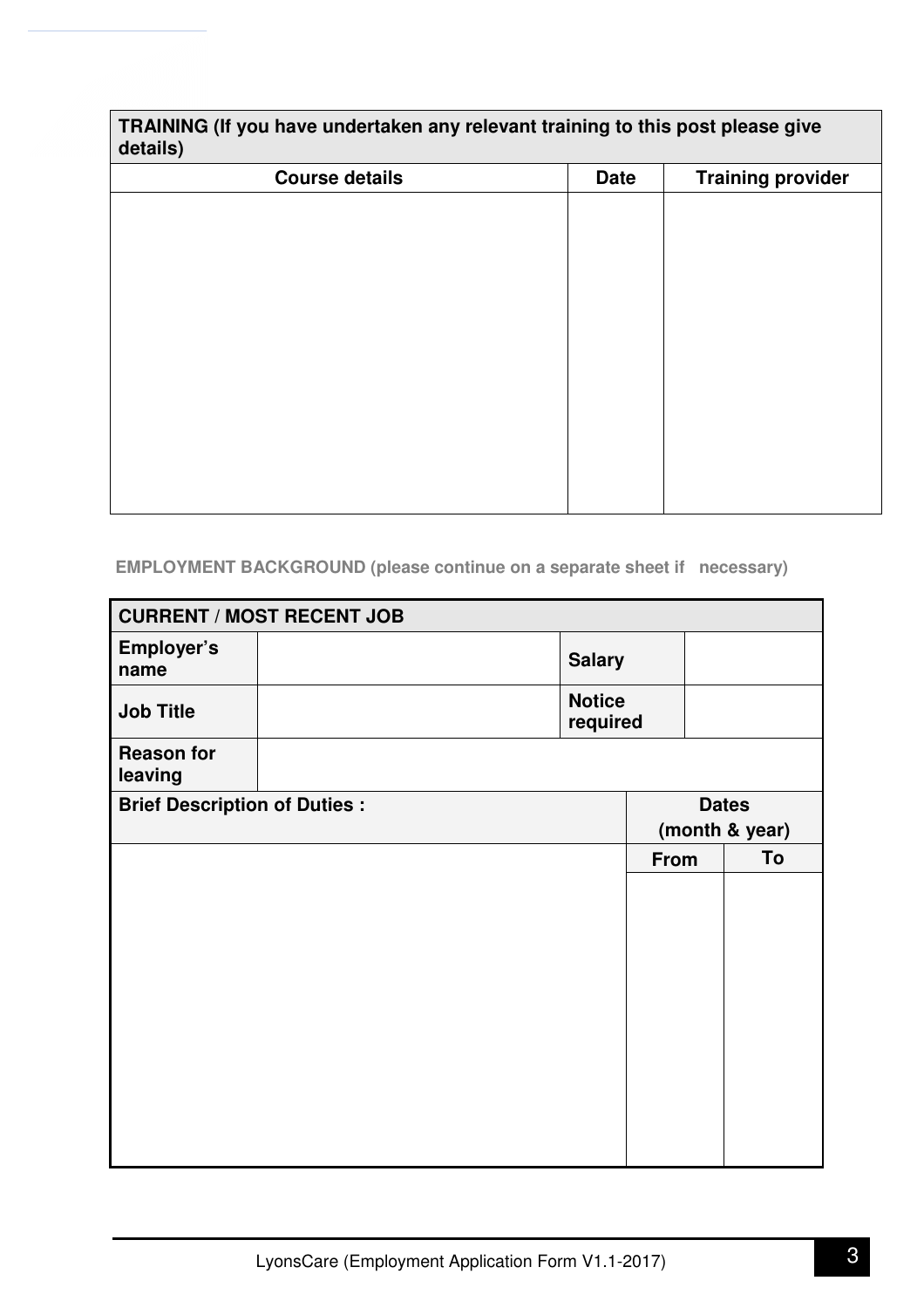## **PREVIOUS JOBS (PAID AND VOLUNTARY)**

Please detail the most recent first. Where there are gaps between jobs please indicate why, for example; continuing education, family, child care, unemployment or travelling. **Continue on a separate sheet if necessary**

| Employer's<br>name                  | <b>Reason for leaving</b> |                |    |
|-------------------------------------|---------------------------|----------------|----|
| <b>Job Title</b>                    |                           |                |    |
| <b>Brief Description of Duties:</b> |                           | <b>Dates</b>   |    |
|                                     |                           | (month & year) |    |
|                                     |                           | <b>From</b>    | Т٥ |
|                                     |                           |                |    |
|                                     |                           |                |    |
|                                     |                           |                |    |

| Employer's<br>name                  | <b>Reason for leaving</b> |                |    |
|-------------------------------------|---------------------------|----------------|----|
| <b>Job Title</b>                    |                           |                |    |
| <b>Brief Description of Duties:</b> |                           | <b>Dates</b>   |    |
|                                     |                           | (month & year) |    |
|                                     |                           | <b>From</b>    | To |
|                                     |                           |                |    |
|                                     |                           |                |    |
|                                     |                           |                |    |

| Employer's<br>name                  | <b>Reason for leaving</b> |                |    |
|-------------------------------------|---------------------------|----------------|----|
| <b>Job Title</b>                    |                           |                |    |
| <b>Brief Description of Duties:</b> |                           | <b>Dates</b>   |    |
|                                     |                           | (month & year) |    |
|                                     |                           | <b>From</b>    | To |
|                                     |                           |                |    |
|                                     |                           |                |    |
|                                     |                           |                |    |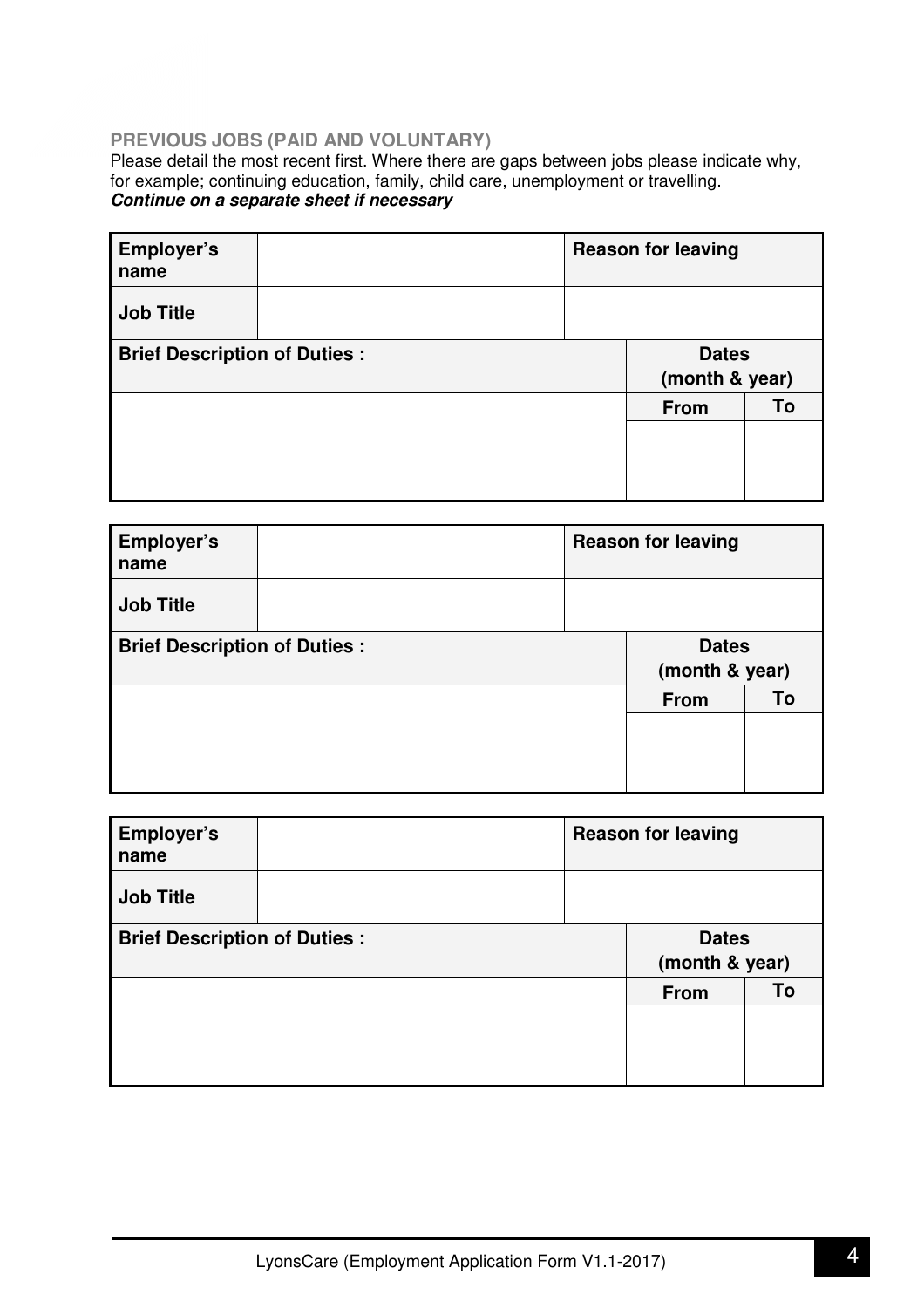**SHORT LISTING INFORMATION** 

**Skills and Abilities/ Knowledge & Experience/ Qualities** 

**This is an important part of the application.** Tell us why you are applying for this job. You should also show how you meet the requirements of the person specification by providing details of your experience, skills & knowledge gained in employment, voluntary work or elsewhere.

**Please continue on a separate sheet if necessary**